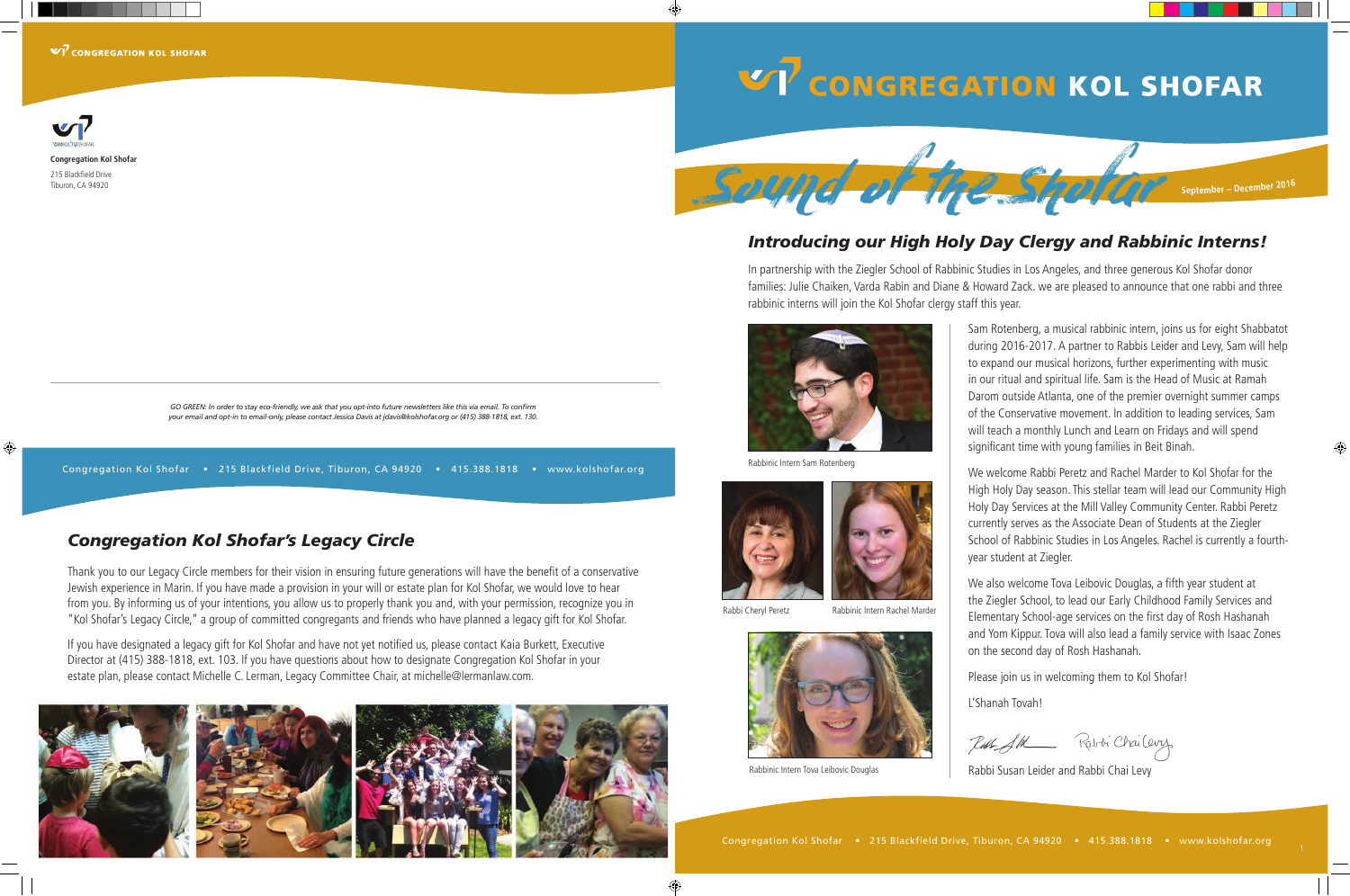#### *Expand the Tent Beyond Our Walls: Community High Holy Day Services at the Mill Valley Community Center*

#### *By Rabbi Susan Leider*



For millennia, we have flocked to this great communal homecoming: the High Holy Days. Some come for tradition, some come for family. Others come to express gratitude, to seek how to best live the lives we are given.

And yet, this looks a little different for everyone. For some, the thought of this homecoming evokes many questions:

What if going to a synagogue doesn't feel right for me? When was the last time I went? I remember – I just didn't fit in.

Doesn't everyone who goes to temple know more than me?

Isn't it going to cost a lot of money?

In addition to traditional services in Beit Am with Rabbi Leider and Todd Silverstein, and the Musical Meditation Service in the Beit Knesset with Rabbi Levy and musicians, this year we bring the High Holy Days beyond our walls, by offering free High Holiday Services at the Mill Valley Community Center.

We encourage those who wish to attend to register online at **www.kolshofar.org** so we can welcome the community on the first day of Rosh Hashanah, Kol Nidrei and Yom Kippur morning. Participants in these services are welcome to join us at Kol Shofar on Erev Rosh Hashanah, Rosh Hashanah Second Day and Yom Kippur afternoon and Ne'ilah.

During Ne'ilah this year, there are two services: traditional in the Beit Am and Musical Meditation in the Beit Knesset.

This is our gift to the Marin community. Let your neighbors, friends and co-workers know that we welcome them home for Holy Days. Our tent grows to embrace those who long to connect with the Jewish community at this peak spiritual moment in our year.

#### *School Year Reflections*

#### *By Jonathan Emanuel*



As I stand at the edge of summer, contemplating the new school year ahead, I am reminded just how quickly time flies. The wonderful thing about Kol Shofar and the amazing families who make up our community is that we know how to savor

 $\bigoplus$ 

⊕

each moment and experience each other and our time together as one. With those holy moments, time stands still and we can really "live" together in the present. I look forward to creating those holy moments together this coming year at Beit Binah, Tichon, Yamei Kehilah community holiday celebrations, and all other community gatherings and celebrations. I am particularly grateful that this year we have an opportunity to learn and prepare for the High Holy Days together in the weeks that lead up to Rosh Hashanah on October 2nd.

Having the "haggim" (holidays) begin later in the fall presents an awesome opportunity to learn about this time of year in depth and to prepare ourselves and our community for one of the high points of the Jewish year. **We are excited to be introducing our family picnic on Erev Rosh Hashanah, October 2nd, 5 p.m. at Boyle Park in Mill Valley.** We hope that you'll join us for a lovely evening and the perfect way to begin the new year on a sweet note.

I am also thrilled to be welcoming in some excellent new educators to our Beit Binah and Tichon faculty family while embracing our veteran educators as they return from the long summer break. Lastly but most importantly, I am excited to see all of our students again, back from being recharged and energized from their summer breaks, ready to dive right back into the warm embrace of our loving community and continuing to develop their relationships with Kol Shofar, each other and Judaism.

Welcome home! We can't wait to see you!



 $\bigoplus$ 

## For more program information,

#### $V$  CONGREGATION KOL SHOFAR

#### 7

⊕

| Е<br>D                                                                                                                                                                                                                                                                                                                       | Е<br>C                                                                           | M                                                                                                 | Е<br>B                                                                                                                                                                                                                     | R                                                                                                                              | 2<br>0                                                                                                                                                            | 6                                                                                                                                                                                                                                                 |  |  |  |  |
|------------------------------------------------------------------------------------------------------------------------------------------------------------------------------------------------------------------------------------------------------------------------------------------------------------------------------|----------------------------------------------------------------------------------|---------------------------------------------------------------------------------------------------|----------------------------------------------------------------------------------------------------------------------------------------------------------------------------------------------------------------------------|--------------------------------------------------------------------------------------------------------------------------------|-------------------------------------------------------------------------------------------------------------------------------------------------------------------|---------------------------------------------------------------------------------------------------------------------------------------------------------------------------------------------------------------------------------------------------|--|--|--|--|
| <b>Sunday</b>                                                                                                                                                                                                                                                                                                                | Monday<br>For more program information,<br>please visit <b>www.kolshofar.org</b> | Tuesday                                                                                           | Wednesday                                                                                                                                                                                                                  | <b>Thursday</b><br>1<br>6:50 a.m. Morning Minyan                                                                               | Friday<br>$\overline{\mathbf{2}}$<br>12:15 p.m. $-$ 1:30 p.m.<br>Lunch and Learn with Rabbinic<br>Intern Sam Rotenberg<br>5:30 p.m. $-7:00$ p.m.<br>Smore Shabbat | <b>Saturday</b><br>3<br>$9:15$ a.m. $-12:15$ p.m.<br>Musical Shabbat Morning<br>Service with Rabbinic Intern<br>Sam Rotenberg<br>11:30 a.m. Shabbat Sit<br>1:15 p.m. $-$ 2:15 p.m.<br>Zemirot Workshop with<br>Rabbinic Intern Sam Rotenberg      |  |  |  |  |
| 4<br>8:30 a.m. $- 12:00$ p.m.<br>Beit Binah<br>$9:00$ a.m. $-9:30$ a.m.<br>Musical T'filah with Beit Binah<br>and Rabbinic Intern Sam<br>Rotenberg<br>$9:30$ a.m. $-12:00$ p.m.<br>Judaism 101<br>10:00 a.m. $-$ 12:00 p.m.<br>Hevra Kaddisha Training                                                                       | 5                                                                                | 6<br>$7:15$ a.m. $-8:45$ a.m.<br>Morning Minyan<br>12:00 p.m. $-$ 1:00 p.m.<br>Adult Hebrew Class | 7<br>10:00 a.m. $-$ 12:00 p.m.<br>Chai Lights Weekly Walk<br>12:15 p.m. - 1:15 p.m.<br>Lunch and Learn with Rabbi<br>Leider<br>4:00 p.m. $-5:45$ p.m.<br>Beit Binah (3-6 grade)<br>6:30 p.m. - 8:45 p.m.<br>Tichon         | 8<br>$7:00$ a.m. $-8:45$ a.m.<br>Morning Minyan<br>12:15 p.m. $-$ 1:15 p.m.<br>Lunch and Learn with Rabbi<br>Chai              | 9                                                                                                                                                                 | 10<br>9:15 a.m. Shabbat Services<br>10:00 a.m. $-$ 12:00 p.m.<br>Kol Neshama Minyan<br>10:00 a.m. $-3:00$ p.m.<br>Musical Guest Shabbat: Music<br>and Midrash With Darshan,<br>Shir Yaakov Feit, and Eden<br>Pearlstein<br>11:30 a.m. Shabbat Sit |  |  |  |  |
| 11<br>$8:30$ a.m. $-12:00$ p.m.<br>Beit Binah<br>$9:30$ a.m. $-12:00$ p.m.<br>Judaism 101<br>10:00 a.m. $-$ 11:30 a.m.<br>The Spirituality of Jewish<br>Parenting With Rabbi Chai Levy<br>11:00 a.m. $-3:00$ p.m.<br>Southern Marin Hot Meal<br>Program<br>7:00 p.m. - 9:00 p.m.<br>Women's Rosh Hodesh with<br>Ilene Serlin | 12                                                                               | 13<br>$7:15$ a.m. $-8:45$ a.m.<br>Morning Minyan                                                  | 14<br>10:00 a.m. $-$ 12:00 p.m.<br>Chai Lights Weekly Walk<br>12:15 p.m. $-$ 1:15 p.m.<br>Lunch and Learn with Rabbi<br>Leider<br>4:00 p.m. $-5:45$ p.m.<br>Yom Kehilah Hanukkah Party<br>6:30 p.m. $-8:45$ p.m.<br>Tichon | 15<br>$7:00$ a.m. $-8:45$ a.m.<br>Morning Minyan<br>12:15 p.m. $-$ 1:15 p.m.<br>Lunch and Learn with Rabbi<br>Chai             | 16                                                                                                                                                                | 17<br><b>TBD</b> Chai Lights Potluck Dinner<br>9:15 a.m. Shabbat Services<br>11:30 a.m. Shabbat Sit<br>7:00 p.m. Pre-Hanukkah White<br><b>Elephant party</b>                                                                                      |  |  |  |  |
| 18<br>$8:30$ a.m. $-12:00$ p.m.<br>Beit Binah<br>9:30 a.m. $-$ 12:00 p.m.<br>Judaism 101                                                                                                                                                                                                                                     | 19                                                                               | 20<br>$7:15$ a.m. $-8:45$ a.m.<br>Morning Minyan                                                  | 21<br>10:00 a.m. $-$ 12:00 p.m.<br>Chai Lights Weekly Walk<br>$12:15$ p.m. $-1:15$ p.m.<br>Lunch and Learn with Rabbi<br>Leider<br>4:00 p.m. - 5:45 p.m.<br>Beit Binah (3-6 grade)<br>6:30 p.m. - 8:45 p.m.<br>Tichon      | 22<br>$7:00$ a.m. $-8:45$ a.m.<br>Morning Minyan<br>12:15 p.m. $-$ 1:15 p.m.<br>Lunch and Learn with Rabbi<br>Chai             | 23                                                                                                                                                                | 24<br>9:15 a.m. Shabbat Services<br>11:30 a.m. Shabbat Sit                                                                                                                                                                                        |  |  |  |  |
| 25<br>Hanukkah<br>11:00 a.m. $-3:00$ p.m.<br>Southern Marin Hot Meal<br>Program-Christmas Lunch                                                                                                                                                                                                                              | 26<br>Hanukkah                                                                   | 27<br>Hanukkah<br>$7:15$ a.m. $-8:45$ a.m.<br>Morning Minyan                                      | 28<br>Hanukkah<br>10:00 a.m. $-$ 12:00 p.m.<br>Chai Lights Weekly Walk                                                                                                                                                     | 29<br>Hanukkah<br>$7:00$ a.m. $-8:45$ a.m.<br>Morning Minyan<br>12:15 p.m. $-$ 1:15 p.m.<br>Lunch and Learn with Rabbi<br>Chai | 30<br>Hanukkah                                                                                                                                                    | 31<br>Hanukkah<br>9:15 a.m. Shabbat Services<br>11:30 a.m. Shabbat Sit                                                                                                                                                                            |  |  |  |  |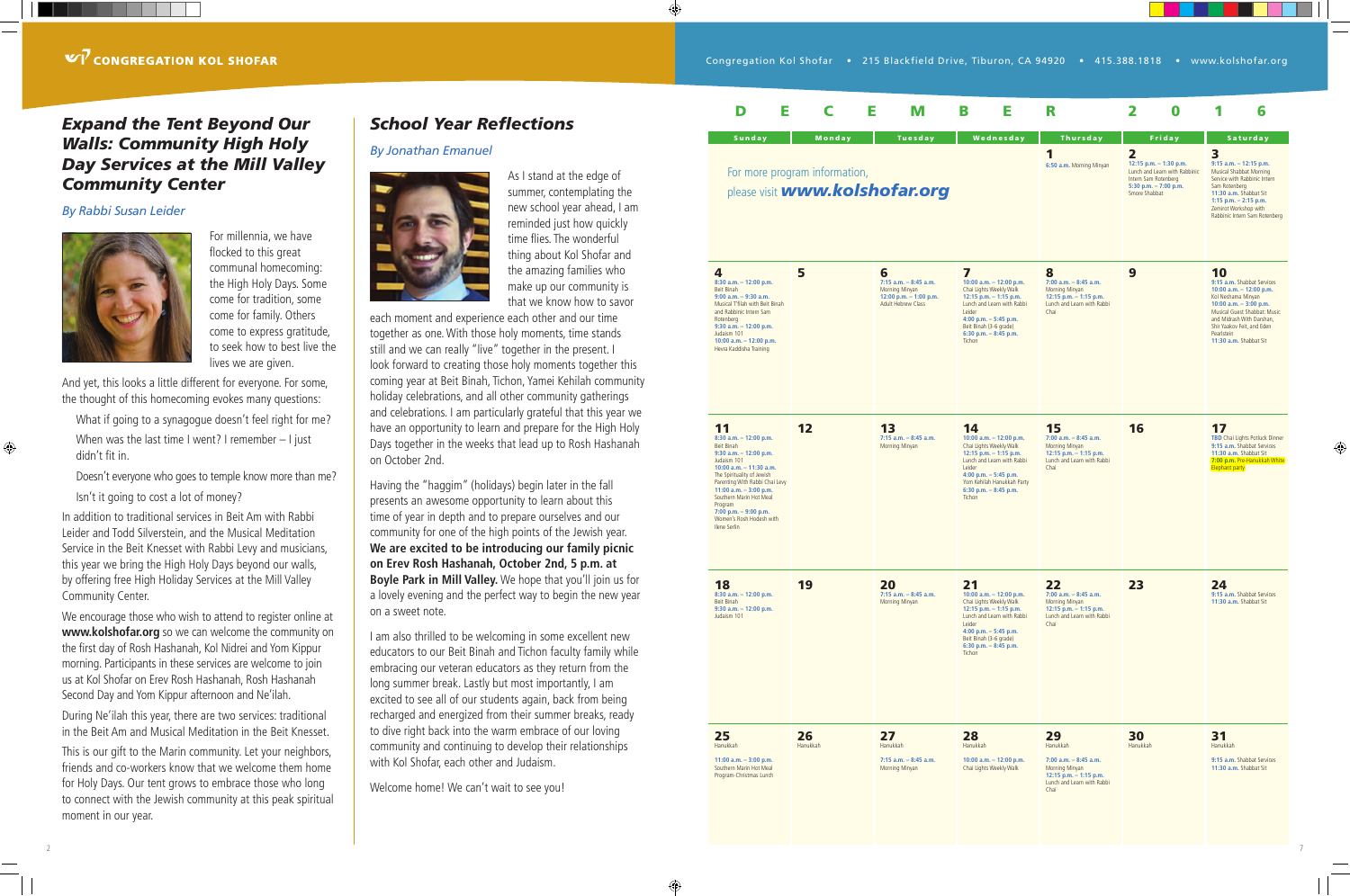6

⊕

#### *How is Kol Shofar a caring community? Through people like You!*

#### *By Rabbi Chai Levy*

 $\bigoplus$ 



As a rabbi, I have the sacred privilege of helping to guide people through life's most difficult transitions, including the end of life. During this process, time and again, I witness the extraordinary power of our Kol Shofar community coming

together to honor the dead and to care for the mourners. The mitzvot of kavod hamet, honoring the dead, and nihum avelim, comforting the mourners, are essential parts of what creates Jewish spiritual community and what provides a sacred structure to hold us up when the ground falls away from under out feet.

In every generation and in every Jewish community in the world, the Hevra Kaddisha, or "holy burial society," is an essential pillar of the community, made up of volunteers from the community who care for the dead and for the mourners. Indeed, the Kol Shofar Hevra Kaddisha has been serving the community for many years, doing the holy rituals of washing and dressing the dead for burial (tahara), showing respect for the dead by sitting with them (shmira) before burial, and showing up for shiva minyanim, bringing food, and offering support and comfort to the mourners. The work of the Hevra Kaddisha is considered by our tradition to be Hesed Shel Emet, true lovingkindness, and is done anonymously, without recognition or reward, solely for the purpose of doing the mitzvah of creating the sacred structure of our Jewish traditions when people need it most. Phone: (415) 388-1818<br>Email: info@kolshofar.o info@kolshofar.org **Rabbi Susan Leider:** sleider@kolshofar.org, ext. 110 **Rabbi Chai Levy:** clevy@kolshofar.org, ext. 119 **Executive Director: Kaia Burkett** kburkett@kolshofar.org, ext. 103 **Director of Youth Education & Family Engagement: Jonathan Emanuel**

Most of the members of Kol Shofar's Hevra Kaddisha have been doing this holy work for many years and are getting older, and it is time for new volunteers, men and women, particularly those easily able to do the physically taxing work of tahara, to come forward to take on this important work. We also are in great need of new volunteers who are able to provide meals for mourners after the funeral and

during shiva. We want to be a community who can provide this holy structure in the future, which means: we need new members of the Hevra Kaddisha, particularly from our younger generations.

If you feel at all called to this sacred work, please email me at clevy@kolshofar.org or call me at 415-388-1818 ext 119. Don't worry about not knowing what to do– you will be trained. There will be a training session on December 4, 10:00 a.m. –12:00 p.m. Also, in the meantime, there are wonderful learning opportunities through Lehrhaus Judaica's series "Walking in the Valley of the Shadow" about Jewish traditions around death and mourning, and Kol Shofar will be offering this series in the spring.

Thank you for considering taking part in this work, so essential to what makes us a sacred, caring community that can be there for people when they need us.

⊕

#### ABOUT US

jemanuel@kolshofar.org, ext. 105

**Bookkeeper: Denice Asazawa** dasazawa@kolshofar.org, ext. 102

**Interim Marketing & Communications Manager: Jessica Davis** jdavis@kolshofar.org, ext. 130

| N<br>O                                                                                                                                                                                                                                                                                 | V                       | Е<br>M                                                                                             | В<br>Е                                                                                                                                                                                                                                                                             | R                                                                                                                  | 2<br>O                                                                                                                                                                                                                                                                                                   | 6                                                                                                                                                                                                                                |  |  |  |  |  |
|----------------------------------------------------------------------------------------------------------------------------------------------------------------------------------------------------------------------------------------------------------------------------------------|-------------------------|----------------------------------------------------------------------------------------------------|------------------------------------------------------------------------------------------------------------------------------------------------------------------------------------------------------------------------------------------------------------------------------------|--------------------------------------------------------------------------------------------------------------------|----------------------------------------------------------------------------------------------------------------------------------------------------------------------------------------------------------------------------------------------------------------------------------------------------------|----------------------------------------------------------------------------------------------------------------------------------------------------------------------------------------------------------------------------------|--|--|--|--|--|
| <b>Sunday</b>                                                                                                                                                                                                                                                                          | Monday                  | Tuesday                                                                                            | Wednesday                                                                                                                                                                                                                                                                          | <b>Thursday</b>                                                                                                    | Friday                                                                                                                                                                                                                                                                                                   | <b>Saturday</b>                                                                                                                                                                                                                  |  |  |  |  |  |
|                                                                                                                                                                                                                                                                                        |                         | 1<br>7:15 a.m. - 8:45 a.m.<br>Morning Minyan<br>12:00 p.m. $-$ 1:00 p.m.<br>Adult Hebrew Class     | $\overline{2}$<br>10:00 a.m. $-$ 12:00 p.m.<br>Chai Lights Weekly Walk<br>12:15 p.m. $-$ 1:15 p.m.<br>Lunch and Learn with Rabbi<br>Leider<br>4:00 p.m. $-$ 5:45 p.m.<br>Beit Binah (3-6 grade)<br>6:30 p.m. $-$ 8:45 p.m.<br>Tichon                                               | 3<br>$7:00$ a.m. $-8:45$ a.m.<br>Morning Minyan<br>12:15 p.m. $-$ 1:15 p.m.<br>Lunch and Learn with Rabbi<br>Chai  | 4<br>12:15 p.m. $-$ 1:30 p.m.<br>Lunch and Learn with Rabbinic<br>Intern Sam Rotenberg<br>6:00 p.m. $-7:45$ p.m.<br>Musical Friday Night Service<br>with Rabbinic Intern Sam<br>Rotenberg<br>7:45 p.m. - 9:00 p.m.<br>Potluck Dinner                                                                     | 5<br>$9:00$ a.m. $-11:00$ a.m.<br>Yom Kehilah with Rabbinic<br>Intern Sam Rotenberg<br>9:15 a.m. Shabbat Services<br>11:30 a.m. Shabbat Sit<br>1:15 p.m. $-$ 2:15 p.m.<br>Zemirot Workshop with<br>Rabbinic Intern Sam Rotenberg |  |  |  |  |  |
| 6                                                                                                                                                                                                                                                                                      | $\overline{\mathbf{z}}$ | 8<br>$7:15$ a.m. $-8:45$ a.m.<br>Morning Minyan<br>12:00 p.m. $-$ 1:00 p.m.<br>Adult Hebrew Class  | 9<br>10:00 a.m. $-$ 12:00 p.m.<br>Chai Lights Weekly Walk<br>12:15 p.m. $-$ 1:15 p.m.<br>Lunch and Learn with Rabbi<br>Leider<br>4:00 p.m. $-$ 5:45 p.m.<br>Beit Binah (3-6 grade)<br>6:30 p.m. $-$ 8:45 p.m.<br>Tichon                                                            | 10<br>$7:00$ a.m. $-8:45$ a.m.<br>Morning Minyan<br>12:15 p.m. $-$ 1:15 p.m.<br>Lunch and Learn with Rabbi<br>Chai | 11<br>4:00 p.m. Israel Philharmonic<br>Orchestra (IPO) Chamber Music<br>Concert<br>4:45 p.m. $-$ 5:30 p.m.<br>Candlelighting & Musical<br>Kabbalat Shabbat with Kol<br>Shofar & Brandeis Marin<br>Musicians<br>6:00 p.m. CJS Home Hosted<br>Shabbat Dinners<br>6:00 p.m. $-$ 9:00 p.m.<br>Sababa Shabbat | 12<br>9:15 a.m. Shabbat Services<br>10:00 a.m. $-$ 12:00 p.m.<br>Kol Neshama Minyan<br>11:30 a.m. Shabbat Sit<br>1:15 p.m. Racial Justice<br>Discussion on The Case for<br>Reparations<br>7:30 p.m. Trivia Night                 |  |  |  |  |  |
| 13<br>$8:30$ a.m. $-12:00$ p.m.<br>Beit Binah<br>$9:30$ a.m. $-12:00$ p.m.<br>Judaism 101<br>11:00 a.m. $-3:00$ p.m.<br>Southern Marin Hot Meal<br>Program<br>12:15 p.m. $-$ 1:15 p.m.<br>Purim Shpiel Auditions<br>7:00 p.m. $-9:00$ p.m.<br>Women's Rosh Hodesh with<br>Ilene Serlin | 14                      | 15<br>$7:15$ a.m. $-8:45$ a.m.<br>Morning Minyan<br>12:00 p.m. $-$ 1:00 p.m.<br>Adult Hebrew Class | 16<br>10:00 a.m. $-$ 12:00 p.m.<br>Chai Lights Weekly Walk<br>12:15 p.m. - 1:15 p.m.<br>Lunch and Learn with Rabbi<br>Leider<br>4:00 p.m. $-$ 5:45 p.m.<br>Beit Binah (3-6 grade)<br>6:30 p.m. $-$ 8:45 p.m.<br>Tichon                                                             | 17<br>$7:00$ a.m. $-8:45$ a.m.<br>Morning Minyan<br>12:15 p.m. $-$ 1:15 p.m.<br>Lunch and Learn with Rabbi<br>Chai | 18<br>6:00 p.m. $-$ 8:00 p.m.<br>Home Hosted Shabbat                                                                                                                                                                                                                                                     | 19<br>9:15 a.m. Shabbat Services<br>11:30 a.m. Shabbat Sit                                                                                                                                                                       |  |  |  |  |  |
| 20<br>8:30 a.m. - 12:00 p.m.<br>Beit Binah<br>$9:30$ a.m. $-12:00$ p.m.<br>Judaism 101<br>10:00 a.m. $-$ 12:00 p.m.<br><b>BRCA Awareness Event</b>                                                                                                                                     | 21                      | 22<br>$7:15$ a.m. $-8:45$ a.m.<br>Morning Minyan<br>12:00 p.m. - 1:00 p.m.<br>Adult Hebrew Class   | 23<br>10:00 a.m. $-$ 12:00 p.m.<br>Chai Lights Weekly Walk<br>12:15 p.m. $-$ 1:15 p.m.<br>Lunch and Learn with Rabbi<br>Leider                                                                                                                                                     | 24<br>$7:00$ a.m. $-8:45$ a.m.<br>Morning Minyan                                                                   | 25                                                                                                                                                                                                                                                                                                       | 26<br>9:15 a.m. Shabbat Services<br>11:30 a.m. Shabbat Sit                                                                                                                                                                       |  |  |  |  |  |
| 27                                                                                                                                                                                                                                                                                     | 28                      | 29<br>$7:15$ a.m. $-8:45$ a.m.<br>Morning Minyan<br>12:00 p.m. $-$ 1:00 p.m.<br>Adult Hebrew Class | 30<br>10:00 a.m. $-$ 12:00 p.m.<br>Chai Lights Weekly Walk<br>12:15 p.m. $-$ 1:15 p.m.<br>Lunch and Learn with Rabbi<br>Leider<br>4:00 p.m. $-$ 5:45 p.m.<br>Beit Binah (3-6 grade)<br>6:30 p.m. $-$ 8:45 p.m.<br>Tichon<br>7:00 p.m. $-9:00$ p.m.<br>Palliative Care Presentation |                                                                                                                    | For more program information, please visit<br>www.kolshofar.org                                                                                                                                                                                                                                          |                                                                                                                                                                                                                                  |  |  |  |  |  |

⊕

**Executive Assistant, Ritual & Education: Alona Shahbaz** ashahbaz@kolshofar.org, ext. 100

**Operations Manager and Membership Services: Elan Coplin** ecoplin@kolshofar.org, ext. 106

**Kitchen Manager: Elena Tallerico** etallerico@kolshofar.org, ext. 101

**Facilities Manager: Kirk Kim** kkim@kolshofar.org, ext. 107 **Facilities Team: Jack Klassen, John Mason**